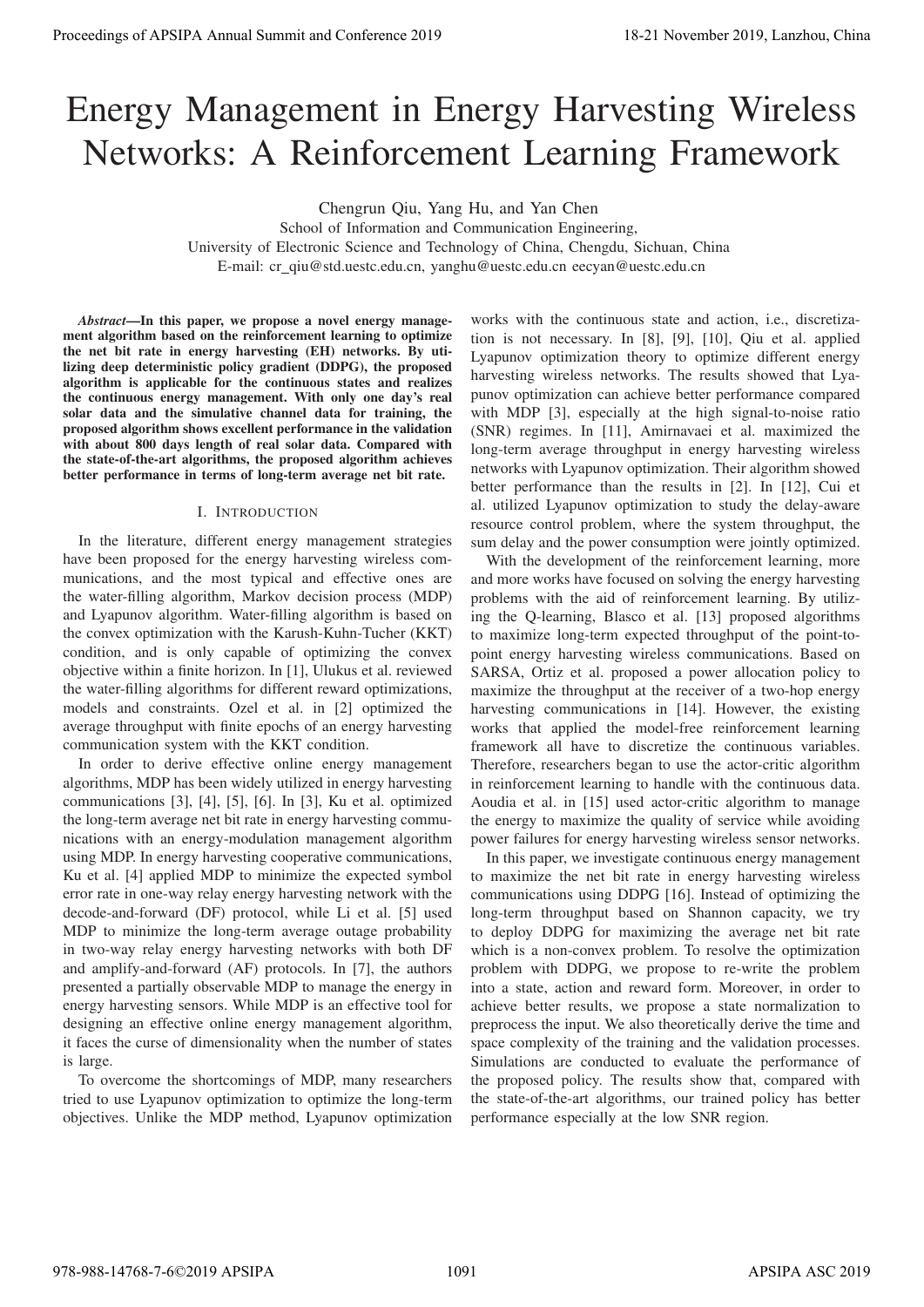The rest of the paper is organized as follows. In section II, we briefly review DDPG. Then, the system models of energy harvesting wireless networks are introduced in section III. The energy management policy using DDPG is proposed in detail in section IV. Section V shows the simulation results and section VI concludes this paper.

## II. BRIEF REVIEW OF DDPG

DDPG has two main networks: the critic net and the actor net. Both the critic net and the actor net contains two sub-nets: the online net and the target net, whose architectures are the same. These four neural networks are composed of various layers, and all layers contain their corresponding parameters. All parameters in a specific network are denoted as  $\theta$ . The critic net is trained to simulate the real Q-table using neural networks without the curse of dimensionality. The actor net is trained for generating a deterministic policy instead of the policy gradient which chooses a random action from a determined distribution. Proceeding of APSIPA Annual Summit and Co-Fis-21 November 2019 18-21 November 2019 18-21 November 2019 18-21 November 2019 18-21 November 2019 18-21 November 2019 18-21 November 2019 18-21 November 2019 18-21 November 201

In policy gradient, the agent's behavior  $a$  is determined by  $\pi$ , which maps states to a probability distribution over the actions. Given the instantaneous state  $s_t$  and the action  $a_t$ , if the action's policy is deterministic, denoted as  $\mu$ , we can avoid the inner expectation and write the Q-table as

$$
Q^{\mu}(s_t, a_t) = \mathbb{E}_{r_t, s_{t+1} \sim \Psi} \Big[ r(s_t, a_t) + \gamma [Q^{\mu}(s_{t+1}, \mu(s_{t+1}))] \Big]. \tag{1}
$$

where  $r(s_t, a_t)$  represents the reward of the state  $s_t$  and the action  $a_t$ ,  $\gamma$  stands for the discount factor in Bellman equation and  $\Psi$  is the corresponding expectation distribution for  $s_{t+1}$ and  $r_t$ .

When the deterministic policy  $\mu$  is generated from a randomly initialized stochastic policy  $\psi$ , with the approximative Q-table parameterized by  $\theta^Q$ , the loss of the critic net is defined to measure the distance between the two side of the Bellman equation, which can be expressed as

$$
L(\theta^{Q}) = \mathbb{E}_{s_t \sim \rho^{\psi}, a_t \sim \psi, r_t \sim \Psi} \left[ \left( Q(s_t, a_t | \theta^{Q}) - y_t \right)^2 \right], \qquad (2)
$$

where  $\rho^{\psi}$  represents the distribution of the state  $s_t$  under the current deterministic policy  $\psi$ ,  $\theta^Q$  can be considered as the variables in deep Q network and  $y_t$  is defined as follows

$$
y_t = r(s_t, a_t) + \gamma Q(s_{t+1}, \mu(s_{t+1}) | \theta^Q). \tag{3}
$$

The actor net updates the policy with the aid of the critic net, where the policy's updating gradient can be written as follows

$$
\nabla_{\theta^{\mu}} J \approx \mathbb{E}_{s_t \sim \rho^{\psi}} \Big[ \nabla_a Q(s, a | \theta^Q) |_{s=s_t, a=\mu(s_t)} \nabla_{\theta^{\mu}} \mu(s | \theta^{\mu}) |_{s=s_t} \Big] (4)
$$

where  $\theta^{\mu}$  can be considered as the variables of the online actor net.

The procedure of an entire training process can be described as follows. Firstly, with the action  $\mu(s_t)$  given by the actor net after the previous training, DDPG adds some noise  $n_t$  and generates the action  $a_t = \mu(s_t) + n_t$ . Then with the action  $a_t$ working on the environment, DDPG can get a reward  $r_t$  and a next state  $s_{t+1}$ . DDPG will store the set  $(s_t, a_t, r_t, s_{t+1})$  in the experience replay buffer. After that, DDPG randomly chooses  $N$  sets in the buffer to make up a mini-batch and inputs it to both the actor net and the critic net. With the mini-batch, the target net of the actor net outputs the action  $\mu'(s_{i+1})$  with regard to  $\theta^{\mu'}$  to the critic net. With the minibatch and  $\mu'(s_{i+1})$ , the target net of the critic net can calculate  $y_i$  based on (3) and input it to the online net.

With a given optimizer, e.g., Adamoptimizer, the critic net will update its own online net. Afterwards, the actor online net gives the mini-batch action  $a = \mu(s_i)$  to the critic online net to achieve the action  $a$ 's gradient  $\nabla_a Q(s, a | \theta^Q)|_{s=s_i, a=\mu(s_i)}$ . With its own optimizer, the parameter  $\theta^{\mu}$ 's gradient  $\nabla_{\theta^{\mu}} \mu(s|\theta^{\mu})|_{s=s_i}$  can be derived. With the above two gradients, the actor net can update the actor online net with the following approximation

$$
\nabla_{\theta^{\mu}} J \approx \frac{1}{N} \sum_{i} \left[ \nabla_a Q(s, a | \theta^Q) |_{s=s_i, a=\mu(s_i)} \nabla_{\theta_{\mu}} \mu(s | \theta^{\mu}) |_{s=s_i} \right]. \tag{5}
$$

Finally, DDPG softly updates the target nets in both critic net and actor net with a small constant  $\tau$ , i.e.,

$$
\begin{array}{rcl}\n\theta^{Q'} & \leftarrow & \tau \theta^{Q} + (1 - \tau) \theta^{Q'}, \\
\theta^{\mu'} & \leftarrow & \tau \theta^{\mu} + (1 - \tau) \theta^{\mu'}.\n\end{array} \tag{6}
$$

# III. SYSTEM MODELS OF ENERGY HARVESTING WIRELESS NETWORKS

As shown in Fig. 1, in this paper, we consider the energy management for two energy harvesting networks: the pointto-point network [3] and one-way relay network [4]. In the point-to-point network, the transmitter with energy harvesting capability sends the packets to the destination with the energy in the battery while the energy harvester keeps collecting the renewable generations and stores them in the battery. In particular, the energy harvested at present is only available in the subsequent periods, i.e., the harvest-store-use (HSU) model is used in this paper [17]. Thus, the energy in the battery can be written as follows

$$
b_{t+1} = \min\{b_t - \omega_t + E_{H,t}, b_{max}\},\tag{7}
$$

where t is the time index,  $E_{H,t}$  is the collected energy,  $\omega_t \in$  $[0, b_t]$  means the consumed energy, and  $b_{max}$  represents the battery capacity.

In the one-way relay network, there exist two phases in an entire transmission period. In the first phase, the source broadcasts the packets to the relay and the destination, and the relay decodes the packets. In the second phase, if the decoding in the first phase succeeds, the relay transmits the re-encoded packets to the destination. Different from the point-to-point network, the energy harvester collects the energy in both two phases but only consumes the energy in the second phase. In both networks, the channels are assumed to be i.i.d. with Rayleigh fading.

In this paper, we use the net bit rate, which represents the expected good bits per packet transmission [3], as the system objective. The net bit rate can be influenced by many factors, including the number of bits per packet, the packet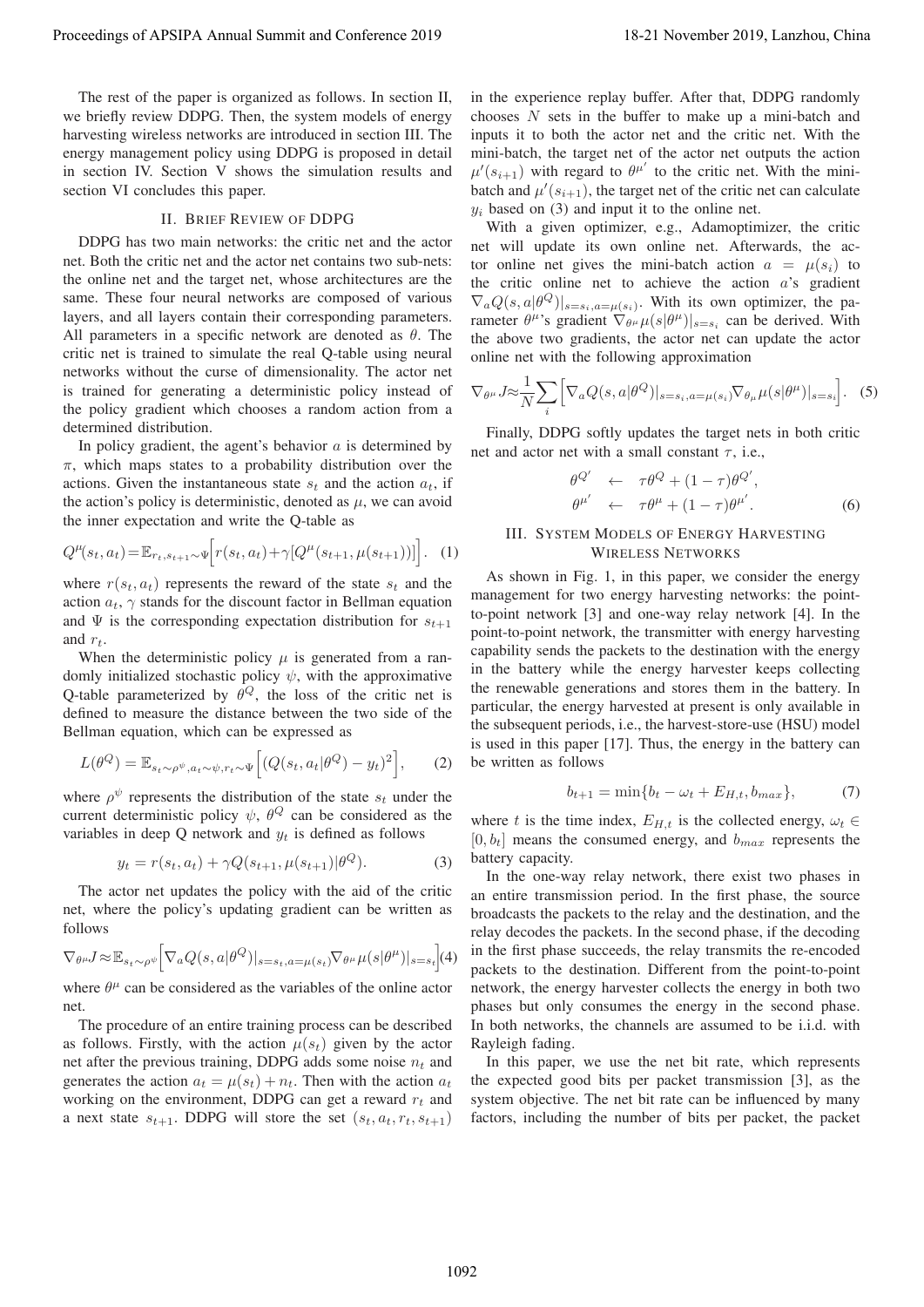

Fig. 1. Energy harvesting wireless networks: (a) point-to-point network; (b) one-way relay network.

error rate and the rate of sending packages. According to [3], the instantaneous net bit rate can be written as follows

$$
R(\zeta_t, \omega_t, b_t) = \begin{cases} \frac{\chi_m L_S}{T_p} (1 - P_e)^{\chi_m L_S} & , \omega \neq 0, \\ 0 & , \omega = 0, \end{cases}
$$
  
s.t. 
$$
0 \leq \omega_t \leq b_t
$$
 (8)

where  $\chi_m$ ,  $L_S$ ,  $T_p$ ,  $P_e$  and  $\zeta_t$  represent the bit number per symbol, the symbol number per packet, the packet transmission duration, the bit error rate, and the instantaneous channel power, respectively.

Equation (8) means the number of correct bits received per unit time. It is mainly determined by the bit error rate  $P_e$  and the number of bits transmitted per unit time, i.e.,  $\frac{\chi_m L_S}{T_p}$ . With the bit error rate, the probability of one packet transmission without any bit error is  $(1-P_e)^{\chi_m L_S}$ . Then, we can calculate the net bit rate by multiplying the decoding success probability with the total number of bits per unit time. The condition with  $\omega = 0$  is written separately because when a transmitter turned off, the transmission will stop.

The bit error rate  $P_e$  is determined by the SNR, which is different for different networks. In the point-to-point network, we choose an approximation of the bit error rate as in [3], which can be expressed as

$$
P_e(\zeta_t, \omega_t, b_t) = \sum_r \alpha(m, r) \cdot \frac{1}{2} erfc\left(\sqrt{\frac{\beta(m, r)\omega_t \zeta_t}{2N_0 T_L}}\right),
$$
  
s.t. 
$$
0 \le \omega_t \le b_t
$$
 (9)

where  $erfc(\cdot)$  represents complementary error function,  $N_0$  is the noise power,  $\frac{\zeta_t}{N_0}$  stands for the instantaneous channel-tonoise ratio,  $\alpha(m,r)$  and  $\beta(m,r)$  are two parameters related to the modulation  $m$ , which are shown in Table I [3], and  $r$ represents the specific constants determined by modulation m. The instantaneous SNR of the point-to-point network is written as  $\frac{\omega_t \zeta_t}{N_0 T_L}$  in (9), which significantly affects the bit error rate  $P_e$ .

Similarly, based on the SNR in the one-way relay network with the decode-and-forward (DF) protocol, the corresponding

TABLE I MODULATION RELATED PARAMETERS

| Modulation schemes | Parameters $(\alpha(m, r), \beta(m, r))$                                                                                                                                |
|--------------------|-------------------------------------------------------------------------------------------------------------------------------------------------------------------------|
| <b>OPSK</b>        | $(\alpha(m,0), \beta(m,0)) = (1,1)$                                                                                                                                     |
| 8PSK               | $(\alpha(m,0),\beta(m,0))=(\frac{2}{3},2sin^2(\frac{\pi}{8}))$<br>$\underbrace{(\alpha(m,1),\beta(m,1))} = \left(\frac{2}{3}, 2sin^2\left(\frac{3\pi}{6}\right)\right)$ |
| 160AM              | $(\alpha(m,0), \beta(m,0)) = (\frac{3}{4}, \frac{1}{5})$<br>$(\alpha(m,1), \beta(m,1)) = (\frac{1}{2}, \frac{3}{5})$                                                    |

bit error rate can be written as

$$
P_e(\zeta_t, \omega_t, b_t) = \begin{cases} \sum_r \alpha(m, r) \frac{1}{2} erfc\left(\sqrt{\frac{\beta(m, r)[(\omega_t/T_L)\zeta_{rd,t} + \Psi_s\zeta_{sd,t}]}{2N_0}}\right), \\ r & d = 1; \\ \sum_r \alpha(m, r) \frac{1}{2} erfc\left(\sqrt{\frac{\beta(m, r)\Psi_s\zeta_{sd,t}}{2N_0}}\right), \\ r & d = 0, \\ s.t. \qquad 0 \le \omega_t \le b_t \end{cases} (10)
$$

where  $d = 1$  corresponds to the case where the decoding in the relay is successful,  $\Psi_s$  represents the transmission power of the source node, and  $\zeta_{sd}$  and  $\zeta_{rd}$  are the channel power of the source-to-destination (SD) link and the relay-todestination (RD) link, respectively. The decoding condition  $d$ is determined by the SNR of the source-to-relay link, and  $d$  is equal to 1 only if  $\frac{\Psi \zeta_{sr}}{N_0} \geq \mathfrak{T}$ , where  $\mathfrak{T}$  is a constant standing for the decoding capacity threshold. The SNR of the one-way relay network is determined by both of the relay route and the source route, which is written as  $\frac{[(\omega/T_L)\zeta_{rd} + \Psi_s \zeta_{sd}]}{N_0}$  in (10).

#### IV. ENERGY MANAGEMENT WITH DDPG

#### *A. Problem Formulation*

 $\mathbf{I}$ 

The system objective in this paper is to maximize the longterm average net bit rate in the point-to-point network and the one-way relay network, i.e.,

$$
\max_{\omega_t} \qquad \lim_{T \to +\infty} \frac{1}{T} \sum_{t=0}^{T-1} R(\zeta_t, \omega_t, b_t),
$$
  
s.t.  $0 \le \omega_t \le b_t,$  (11)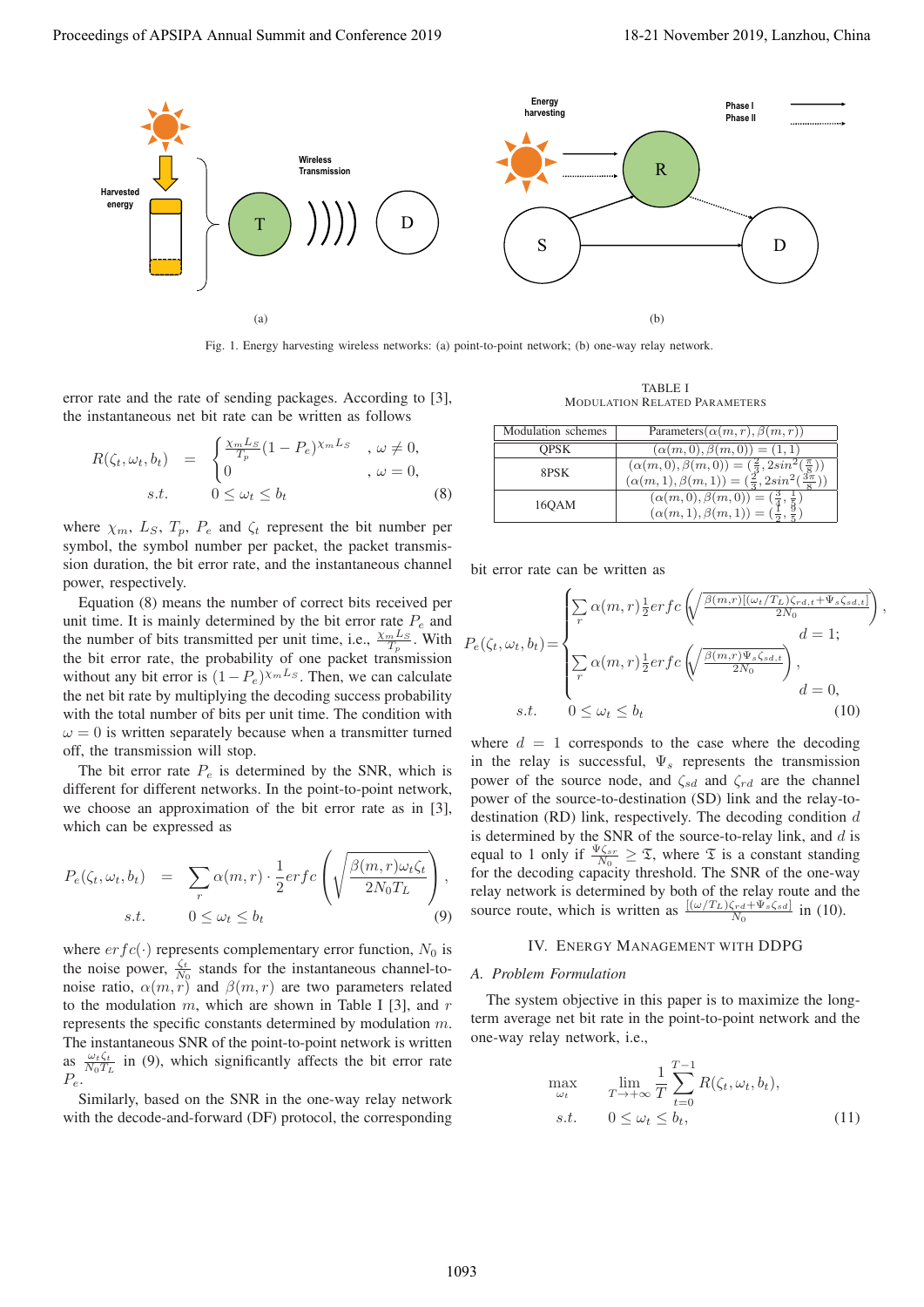where the bit error rate in the long-term objective function is defined in (9) and (10) for the point-to-point network and the one-way relay network, respectively.

In DDPG, the neural networks are trained from the set  $(s_t, a_t, r_t, s_{t+1})$ . Therefore, we have to define the state and action sets of our problem for DDPG. Moreover, with the constraint of the energy for transmission, we have to define a different action for DDPG instead of directly deploying the  $\omega_t$ . In the following, we describe in detail the state set, the action set, and the reward.

*1)* The set of states  $s_t$ : In the point-to-point communications, the states needed to be considered in a management period include  $b_t$ ,  $\zeta_t$  and  $E_{H,t}$ , where  $b_t$  determines the maximum energy the transmitter node can consume,  $\zeta_t$  influences the bit error rate directly, and  $E_{H,t}$  affects  $b_{t+1}$ . Therefore, for the point-to-point network, the sets are  $s_t = (b_t, \zeta_t, E_{H,t})$ .

On the other hand, there exist three independent fading channels in the one-way relay network. Nevertheless, the states contain only the channel power of the SD link  $\zeta_{sd,t}$ and the channel power of the RD link  $\zeta_{rd,t}$ , i.e.,  $s_t$  =  $(b_t, \zeta_{sd,t}, \zeta_{rd,t}, E_{H,t})$ . The reason of ignoring the channel power of the SR link  $\zeta_{sr,t}$  is that  $\zeta_{sr,t}$  only influences the decoding condition. In the training process, if the decoding fails in the first phase, the training will be directly skipped. In the validation process, if the decoding fails in the first phase, the relay will not manage the energy for transmission. The SR link only influences whether the relay is on or off, but has no impact on the energy management.

*2) The set of actions*  $a_t$ : In this paper, we set the continuous possible action  $a_t \in [0, 1]$  since  $b_t$  varies with different t and the actor function in DDPG has to be bounded by some constants. With such an action set, the final energy consumed for transmission is  $a_t \times b_t$ , which can guarantee that the consumed energy will not exceed the remaining energy in the battery. Thus, the action in this paper can be written as

 $a_t = \mu((b_t, \zeta_t, E_{H,t}) | \theta^{\mu}),$  (12)

$$
\sum_{i=1}^{n} x_i
$$

$$
a_t = \mu((b_t, \zeta_{sd,t}, \zeta_{rd,t}, E_{H,t}) | \theta^{\mu}), \qquad (13)
$$

with the range of  $[0, 1]$ .

*3) Reward:* With the Q-table in Q-learning, the long-term average net bit rate can be written using the Bellman equation as follows

$$
Q^{\mu}(s_t, a_t) = \mathbb{E}_{r_t, s_{t+1} \sim E} \Big[ R(s_t, a_t) + \gamma [Q^{\mu}(s_{t+1}, \mu(s_{t+1}))] \Big], \tag{14}
$$

where the reward  $R(s, a)$  is chosen as the corresponding net bit rate in (8). Now the problem is to find an action to maximize the Q value in (14) with DDPG.

#### *B. State Normalization*

In deep learning, the distribution of each layer's inputs keeps changing, which slows down the training by requiring lower learning rates and careful parameter initialization. Ioffe et al. proposed the batch normalization in [18] to allow the training to use much higher learning rates and relaxed

# Algorithm 1 State Normalization

**Required**  
\n**Required**  
\n**Required**  
\nAll instantaneous variables needed to be normalized: 
$$
b_t
$$
  
\n $\int_{\zeta_t} \langle \zeta_{sd,t}, \zeta_{rd,t} \rangle$  and  $E_{H,t}$ ;  
\nScale factors:  $\lambda_1, \lambda_2$ ;  
\nMeans and standard deviations of the variables:  $\eta_{E_H}, \eta_{\zeta}$ ,  
\n $\sigma_{E_H}$  and  $\sigma_{\zeta}$ ;  
\n**Ensure:**  
\nNormalized variables  $\hat{b}_t$ ,  $\hat{\zeta}_t$  ( $\hat{\zeta}_{sd,t}$ ,  $\hat{\zeta}_{rd,t}$ ) and  $\hat{E}_{H,t}$   
\n1:  $\hat{b}_t = \frac{b_t}{\lambda_1}$   
\n $\hat{\zeta}_t = \frac{\hat{b}_t - \eta_{\zeta}}{\sigma_{\zeta_{\zeta}}}$ 

$$
\hat{E}_{H,t} = \frac{\hat{E}_{H,t} - \eta_{E_{H}}}{\lambda_{2} \sigma_{E_{H}}}
$$
  
2: **return**  $\hat{b}_{t}, \hat{\zeta}_{t} (\hat{\zeta}_{sd,t}, \hat{\zeta}_{rd,t})$  and  $\hat{E}_{H,t}$ 

initialization. Similar to the batch normalization, we propose a state normalization to preprocess the training sample states for a much easier and faster training.

The three variables  $b_t$ ,  $\zeta_t$ , and  $E_{H,t}$  in the state set may lie in different ranges, which may cause problem in the training process. To prevent such a problem, we normalize the variables  $b_t$ ,  $\zeta_t$ , and  $E_{H,t}$  separately. The state normalization is shown in the Algorithm 1, where we use two extra scale factors in the normalization. The reason can be explained as follows. According to (7), the energy in the battery is in the form of a queue and it will be influenced by the action. In such a case, it is difficult to use a constant value to approximate the average energy in the battery. Thus, we scale down the remaining energy in the battery of all epoches. We also scale the value of the normalized  $E_{H,t}$  to adjust the balance between the influence of  $E_{H,t}$  and  $b_t$ . Proceeding of APSIPA Annual Summit and Co-Figure 2019<br>
solution (1) in the mean of the figure 2019 in the conference 2019 in the Conference 2019 in the conference 2019 in the conference 2019 in the mean of the CoNference

#### *C. Complexity Analysis*

From the above discussions, we can see that the training algorithm includes the normalization, the replay buffer and four neural networks, while the validation algorithm is only made up of the normalization and the online actor net. In the following, we will derive the time complexity (computations) with regard to FLOPS (floating point operations per second) and space complexity (memory) of the training and validating algorithms, respectively.

*1) Training:* The state normalization is conducted at every epoch of the training because without action we cannot know the value of  $b_t$ . Thus, the time complexity of state normalization is  $\mathcal{N}(s)$ , where  $\mathcal{N}(s)$  is the number of the variables in the state set. The space complexity is related to the number of the variables in the state, i.e.,  $2\mathcal{N}(s)$  because the algorithm has to record the means and standard deviations to avoid repeated calculation. The experience replay buffer in DDPG occupies some space to store the state sets, hence the space complexity is N.

Since the input state of the energy harvesting communications is different from that of the image/video, there is no convolution layer in both the actor net and the critic net. For dot products of a P vector and an  $P \times Q$  matrix, the FLOPS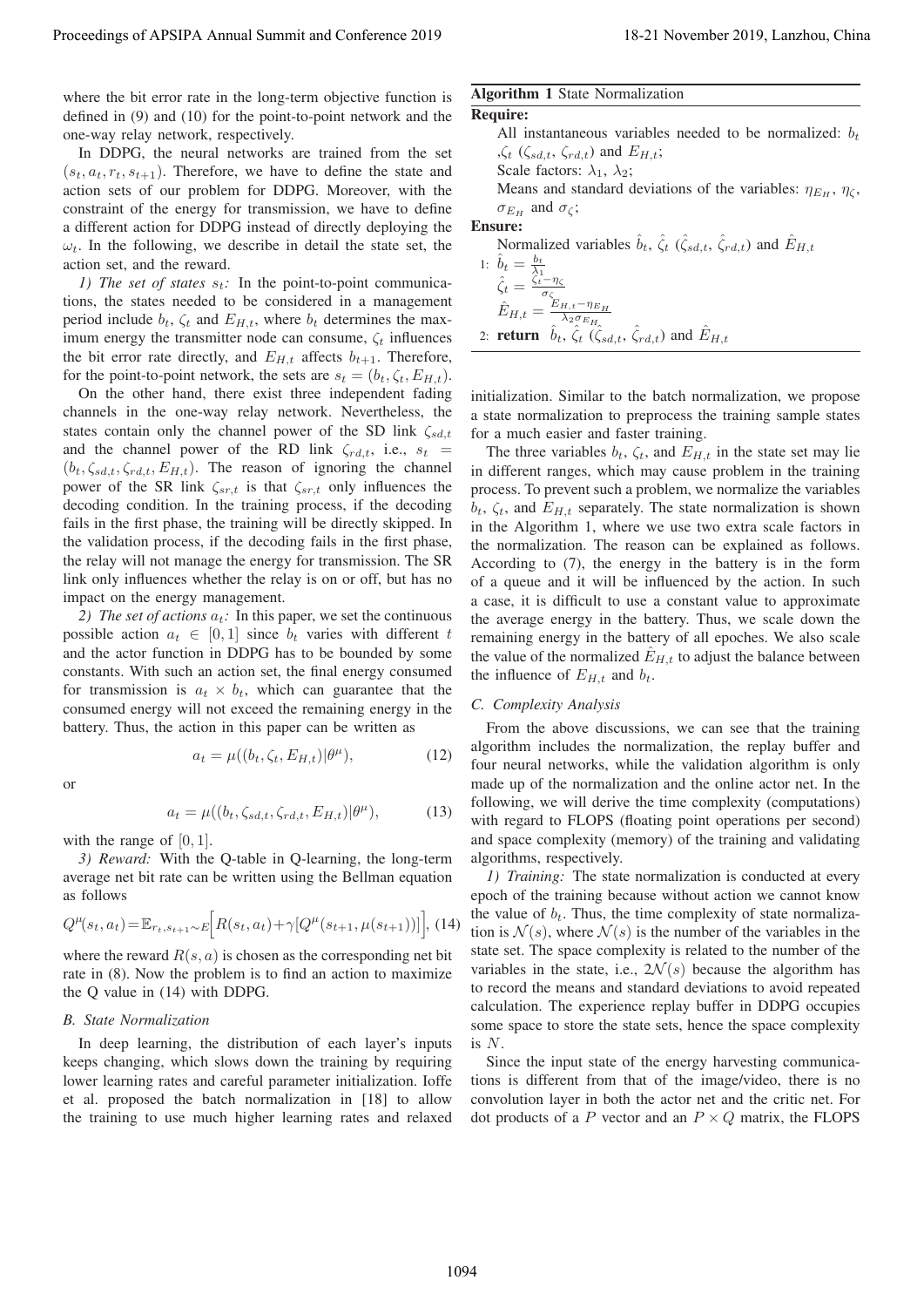computations is  $(2P-1)Q$  because for every column in matrix we need to multiply P times and add  $P - 1$  times.

We also have to derive the computations of activation layers. When calculating FLOPS, we usually count addition, subtraction, multiplication, division, exponentiation, square root, etc as a single FLOP. The computations is Q with Q inputs for Relu layers,  $4 \times Q$  for sigmoid layers, and  $6 \times Q$ for tanh layers.

Assuming that the actor net contains  $J$  fully connected layers and the critic net contains K fully connected layers, considering the bias adding in fully connected layers the time complexity can be calculated as

$$
v_{activation}u_i + 2 \times \sum_{j=0}^{J-1} u_{actor,j}u_{actor,j+1}
$$

$$
+2 \times \sum_{k=0}^{K-1} u_{critic,k}u_{critic,k+1}
$$

$$
=O\left(\sum_{j=0}^{J-1} u_{actor,j}u_{actor,j+1} + \sum_{k=0}^{K-1} u_{critic,k}u_{critic,k+1}\right)
$$
15)

where  $u_i$  means the unit number in the  $i^{th}$  layer,  $u_0$  equals the input size and  $v_{activation}$  means the corresponding parameters determined by the type of the activation layer.

For a fully connected layer, there is a  $P \times Q$  matrix and a Q bias vector. Hence, the memory of one fully connected layer is  $(P+1)Q$ . Because the activation do not need saved weights, the space complexity of the neural networks is formulated as:

$$
\sum_{j=0}^{J-1} (u_{actor,j} + 1)u_{actor,j+1} + \sum_{k=0}^{K-1} (u_{critic,k} + 1)u_{critic,k+1}
$$
  
=  $O\left(\sum_{j=0}^{J-1} u_{actor,j}u_{actor,j+1} + \sum_{k=0}^{K-1} u_{critic,k}u_{critic,k+1}\right)$  (16)

Therefore, the overall time complexity of our training algorithm is

$$
2 \times \sum_{j=0}^{J-1} u_{actor,j} u_{actor,j+1} + 2 \times \sum_{k=0}^{K-1} u_{critic,k} u_{critic,k+1}
$$

$$
+ v_{activation} u_i + \mathcal{N}(s)
$$

$$
= O\left(\sum_{j=0}^{J-1} u_{actor,j} u_{actor,j+1} + \sum_{k=0}^{K-1} u_{critic,k} u_{critic,k+1}\right)
$$

$$
+ O(\mathcal{N}(s)), \qquad (17)
$$

and the overall space complexity of our training algorithm is

$$
\sum_{j=0}^{J-1} (u_{actor,j} + 1)u_{actor,j+1} + \sum_{k=0}^{K-1} (u_{critic,k} + 1)u_{critic,k+1} \n+2 \times \mathcal{N}(s) + N \n= O\left(\sum_{j=0}^{J-1} u_{actor,j}u_{actor,j+1} + \sum_{k=0}^{K-1} u_{critic,k}u_{critic,k+1}\right) \n+O(\mathcal{N}(s)) + O(N)).
$$
\n(18)

TABLE II DDPG ARCHITECTURE (THE COMPLEXITY IS EVALUATED WITH FLOPS) I.E., THE NUMBER OF FLOATING-POINT MULTIPLICATION-ADDS).

| Net    | Layer           | Units | Activation  | <b>FLOPS</b> | Params |
|--------|-----------------|-------|-------------|--------------|--------|
| Actor  | Fully connected | 60    |             |              |        |
|        | Fully connected | 30    |             |              |        |
|        | Fully connected |       | Sigmoid     | 4.02K        | 2.10K  |
| Critic | Fully connected | 60    | <b>RELU</b> |              |        |
|        | Fully connected | 60    |             |              |        |
|        | Fully connected | 60    | Tanh        |              |        |
|        | Fully connected | 60    |             |              |        |
|        | Fully connected | 60    | <b>RELU</b> |              |        |
|        | Fully connected |       |             | 29.88K       | 15.00K |

*2) Validating:* Since the critic net is generated to help the actor net have a faster and easier training, there is no critic net and replay buffer in the validation process. Only the state normalization and the online net in the actor net is needed. Therefore, the time complexity of the validation algorithm is

$$
O\left(\sum_{j=0}^{J-1} u_{actor,j} u_{actor,j+1}\right) + O(\mathcal{N}(s)),\tag{19}
$$

and the space complexity is the same

$$
O\left(\sum_{j=0}^{J-1} u_{actor,j} u_{actor,j+1}\right) + O(\mathcal{N}(s)).\tag{20}
$$

# V. NUMERICAL SIMULATIONS

#### *A. EH Communications and DDPG Setup*

In our simulations, we use the real solar power data collected in every five minutes from 7am to 5pm in June from 2010 to 2012 [19]. The solar panel size is  $4cm<sup>2</sup>$  and the energy conversion efficiency is assumed to be 20%. The Rayleigh fading channel is generated with the aid of Jakes model, which can guarantee that the channel varies in a smooth way. We assume that each packet contains 1000 symbols ( $L<sub>S</sub> = 1000$ ) and the packet duration  $T_P = 0.01s$ . One management period is set as  $5 \times 60$  seconds, while for the one-way relay energy harvesting communication the length of one phase is 150 seconds. Additionally, for the one-way relay energy harvesting network, the extra settings are shown as follows. The source node's transmission power is set as 40 mW and the decoding capacity threshold  $\mathfrak T$  is set as 15 dB. Finally, the SNR of the SR channel is limited to 40dB, independent from the other two channels. Proceedings of APSIPA Annual Summit and Conference 2019<br>
computeriors of APSIPA Annual Summit and  $P = \sum_{i=1}^{n} a_i$  and  $P = \sum_{i=1}^{n} a_i$  and  $P = \sum_{i=1}^{n} a_i$  and  $P = \sum_{i=1}^{n} a_i$  and  $P = \sum_{i=1}^{n} a_i$  and  $P = \sum_{i=1}^{n} a_i$  a

The architecture of the actor net and the critic net is shown in Table II. In DDPG, we use three fully connected layers to build the online subnet and the target subnet for the actor net, while double fully connected layers are used to generate the critic net. In the actor net, we only use the sigmoid activation to ensure that our final output action is bounded by 0 and 1. For the critic net, aside from more layers and units, we also add two Relu activation layers and one tanh activation layer. This is because that the net bit rate is a complex non-linear function which includes the complementary error function (erfc). Hence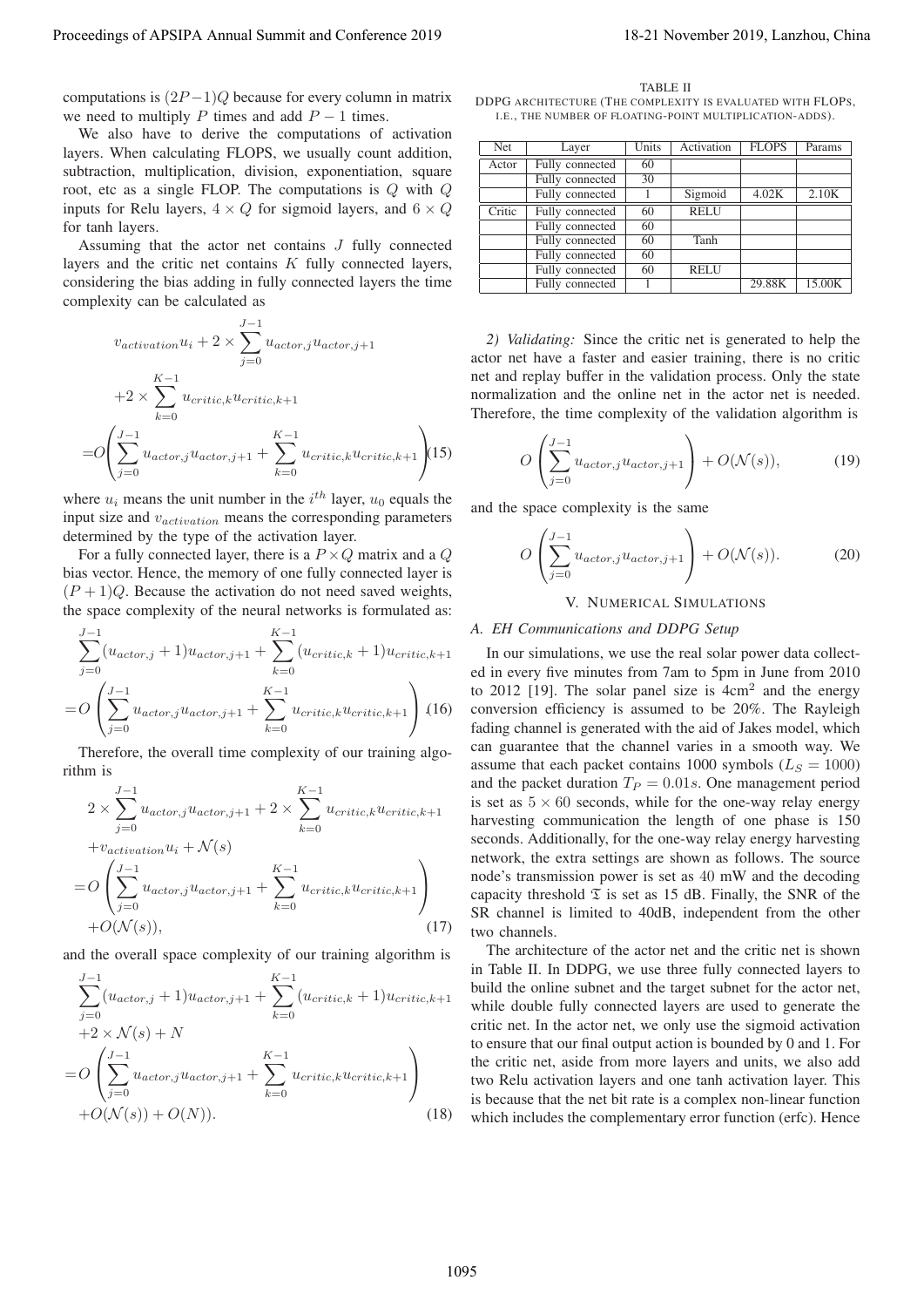

Fig. 2. Convergence of training P2P policy with different learning rate.

more layers and activations are helpful to approach the nonlinear Q-table. We only use three layers in the actor net mainly for reducing the complexity of the energy management policy, especially in real applications.

The parameter settings of DDPG are shown as below. For the point-to-point network, the training sample number is 120, where we only use the solar data of June 1st for training. The length of the training epochs is 2000, the replay buffer's capacity is 40000 and the size of the mini-batch is 80. The learning rate of the actor net and the critic net are both set to be  $2 \times 10^{-4}$ . The discount factor  $\gamma$  of the Q-table is 0.999 and the target subnet soft update factor  $\tau$  is set to be 0.01. With the behavior noise, the initialized noise's average value is set as 10 and the noise's decay factor  $\kappa$  is set as 0.9995. Finally, the scale factors for the state normalization  $\lambda_1$  and  $\lambda_2$  are set as 100 and 2, respectively.

For the one-way relay network, the length of the training sample is 240, where we apply the solar data of June 1st and June 2nd. We use more training samples since there exists a probability of the failed decoding. If the decoding fails, the policy in energy harvesting relay cannot be trained. The length of the training epochs is 1500, the learning rates of the actor and critic net are both  $4 \times 10^{-4}$ , and the discount factor  $\gamma$  in Q-table is set as 0.9. The other parameters are the same as those of DDPG in the point-to-point network.

## *B. Convergence with different learning rates*

The influence of the learning rate of DDPG can be inferred from Fig.2 and Fig.3, where the modulations are both QP-SK, the channel-to-noise ratio in the peer-to-peer network is −10dB and the SNR in the one-way relay network is 4dB. The learning rates of the critic net and the actor net are assumed the same.

From Fig.2, we can see that when the learning rate is 0.01, there is no advantage in the training since the policy turns to a greedy algorithm in this case. With a learning rate



Fig. 3. Convergence of training one-way relay policy with different learning rate.

of 0.001, the result fluctuates with the development of the epochs. If the learning rate goes smaller, e.g., 0.0002, the result generally maintains improving with slight fluctuations. When the learning rate becomes  $10^{-5}$ , we can see that the result grows slowly but still with slight fluctuations.

In Fig.3, we observe similar phenomenon as that in Fig.2. If the learning rate is too large, the average net bit rate will quickly saturate at a bad value. In a reasonable range, with a higher learning rate, the result can grow faster but with larger fluctuations. On the other hand, if the learning rate is smaller, fluctuations will be reduced at the sacrifice of the speed of the performance growth. Therefore, the learning rate should be selected properly, neither too large nor too small. Compared with Fig.2, we find that it is harder for DDPG to converge at a good result in the one-way relay network. This is because we artificially make the relay off if the decoding  $d$  in (11) is 0. This may make the state input in DDPG not continuous in time and cause more difficulty in training a good action.

#### *C. Performance Comparison*

We first compare the average net bit rate performance among the proposed DDPG method, the Lyapunov optimization [8], and the Greedy algorithm, under different modulations. The results are shown in Fig.4, Fig.5 and Fig.6. For the oneway relay network, the SNR refers to the signal-to-noise ratio of the SD link, i.e.,  $\frac{\Psi_s \zeta_{sd}}{N_0}$  and the channel noise power of the SD link and RD link is the same. For the point-to-point network, since there is no relay, the average channel-to-noise ratio is set to be SNR-10.

Fig. 4 shows the average net bit rate with the QPSK modulation under different methods. From the figure, we can see that the proposed method performs the best in both the point-to-point network and the one-way relay network, while the Lyapunov optimization performs better than the greedy algorithm. At the low SNR region, the performance gap among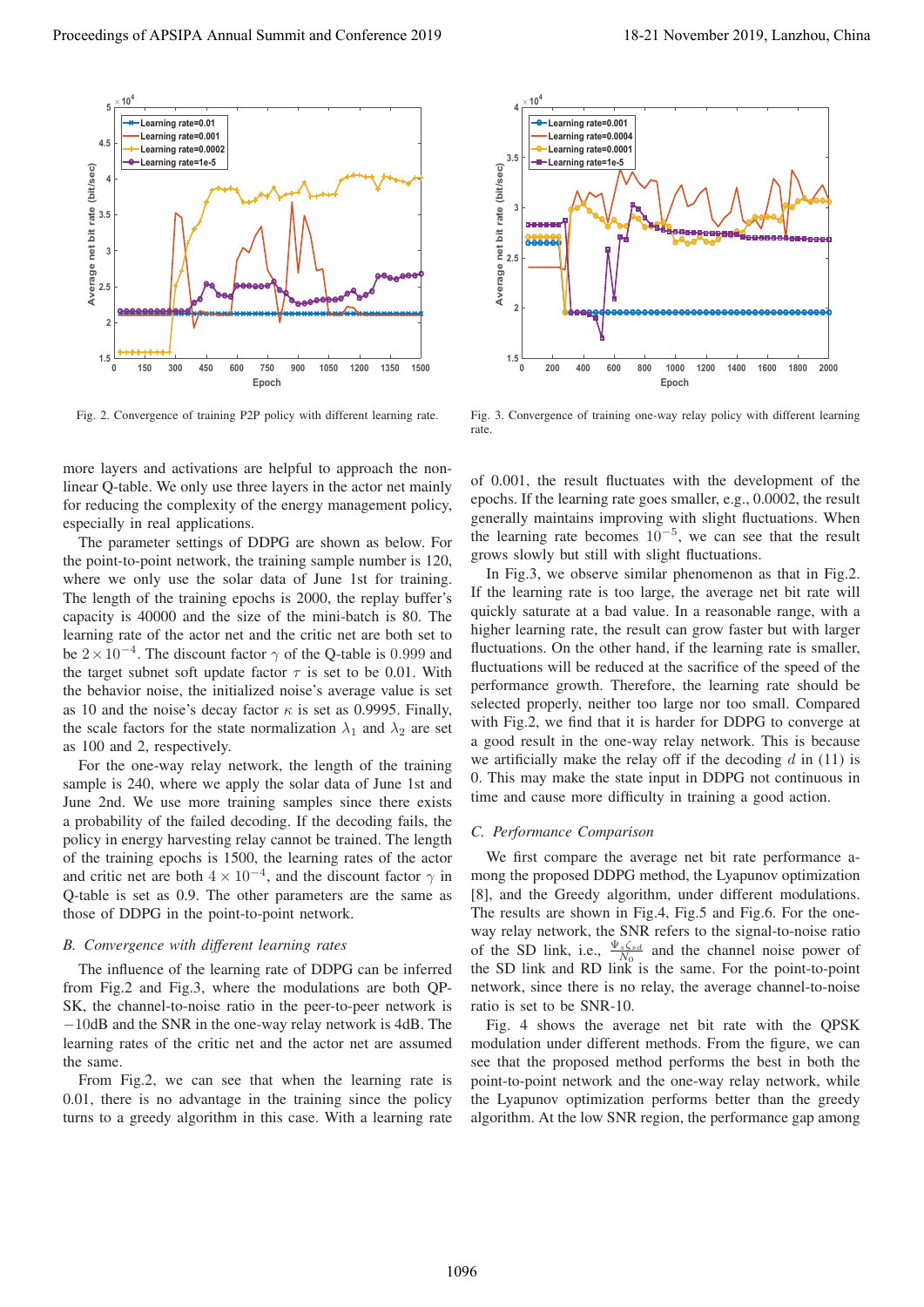

Fig. 4. Average net bit rate under the QPSK modulation.



Fig. 6. Average net bit rate under the 16QAM modulation.

different methods is significant. When the SNR is 0dB, the achieved average net bit rate with the proposed method is around  $8 \times 10^3$ , which raises approximately 4 times compared with the Lyapunov optimization, and 10 times compared with the greedy strategy. For the point-to-point network, the gap is much smaller. This is mainly because there is no link with constant power supply in the point-to-point network, due to which the received SNR will be affected significantly. With the growth of SNR, the average net bit rate of different methods all saturates at the value of  $2 \times 10^5$ , which corresponds to the case with zero BER in (8).

Fig. 5 and Fig. 6 show the performance comparison of different policies with the 8PSK and 16QAM modulations. Similar to the results in Fig. 4, the performance of the proposed method is the best, and the Lyapunov optimization performs

better than the greedy algorithm, especially at the low SNR region. With the increase of the SNR, the net bit rate of all schemes saturates at the value of  $\frac{\chi_m L_S}{T_P}$ , i.e.,  $3 \times 10^5$  and  $4 \times 10^5$ . However, compared with the results in Fig.4, we can see that the gaps among different strategies in Fig. 5 and Fig. 6 are much larger. The reason is that with the same energy consumed for transmission, the probability of successfully transmitting an entire packet under 16QAM and 8PSK will be much smaller than that under QPSK. With the proposed method, the energy management is much more careful, which thus leads to much better performance.

Fig.7 illustrates the performance comparison of the proposed method and the MDP algorithm in the point-to-point network. We do not evaluate the MDP in the one-way relay network since the equation (14) in [3] cannot be derived with



Fig. 5. Average net bit rate under the 8PSK modulation.



Fig. 7. Comparison between our method and MDP[3].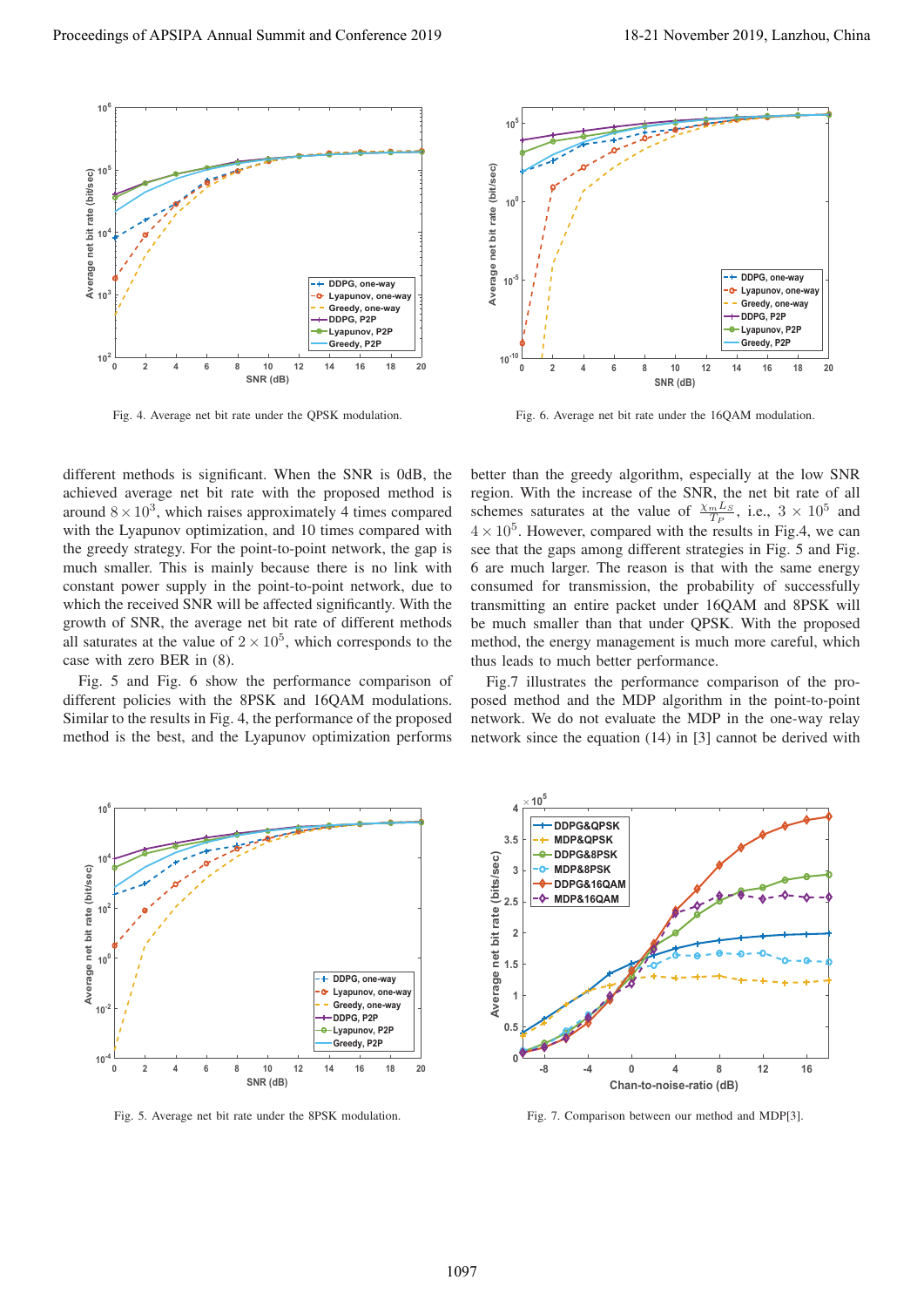

Fig. 8. Comparison between our method and Actor-critic RL.

two channel links. The interval number of the solar, battery, channel and action in MDP are set as 4,8,4,8, respectively. From the figure, we can see that at the low SNR region, the proposed method has a similar performance with the MDP algorithm, regardless the modulation. However, with the growth of the SNR, the performance of MDP finally converges at a much smaller value than that of the proposed method. This phenomenon may be due to the following reason. In MDP, if the average harvesting rate of the solar power is smaller than the basic action level, the transmitter has to wait several epoches for a basic energy quantum for transmission. As a result, in some management periods the transmitter are not capable of transmitting any bits because the energy amount in battery cannot reach the basic action power [3].

Finally, we compare the proposed method with the basic actor-critic method [20]. The structures of the actor net and the critic net in the basic actor-critic method are the same as the proposed method. Moreover, the learning rates and other setup parameters are the same as those in our methods, and the normalization has also been applied. The main difference is that in the basic actor-critic method there is no replay buffer and the action is estimated by a distribution instead of a deterministic function. From the result in Fig. 8, we can see that the basic actor-critic method is not able to learn an efficient stateaction strategy in the stochastic energy harvesting problems. The energy management strategy cannot converge at a good value in the point-to-point network, and in one-way relay network the strategy cannot make any improvement with the actor-critic learning. Therefore, the basic actor-critic method cannot learn the complex state-action pattern in the stochastic energy harvesting wireless communications.

## VI. CONCLUSION

In this paper, we studied the energy management problem in energy harvesting wireless networks. Our objective was to maximize the long-term average net bit rate in the pointto-point network and one-way relay network. We employed DDPG to train an optimal energy management policy to optimize the net bit rate. We proposed a state normalization algorithm to make the training much faster and easier. We also theoretically analyzed the time and space complexity of the proposed training and validating algorithms. Compared with the state-of-the-art algorithms, the proposed algorithm achieves better performance in terms of long-term average net bit rate.

#### **REFERENCES**

- [1] S. Ulukus, A. Yener, E. Erkip, O. Simeone, M. Zorzi, P. Grover and K. Huang, "Energy harvesting wireless communications:a review of recent advances," *IEEE J. Sel. Areas Commun.*, vol. 33, no. 3, pp. 360- 381, March 2015.
- [2] O. Ozel, K. Tutuncuoglu, J. Yang, S. Ulukus and A. Yener, "Transmission with energy harvesting nodes in fading wireless channels: optimal policies," *IEEE J. Sel. Areas Commun.*, vol. 29, no. 8, pp. 1732-1743, September 2011.
- [3] M.L. Ku, Y. Chen and K.J.R. Liu, "Data-driven stochastic models and policies for energy harvesting sensor communications," *IEEE J. Sel. Areas Commun.*, vol. 33, no. 8, pp. 1505-1520, Augsut 2015.
- [4] M. L. Ku, W. Li, Y. Chen and K. J. R. Liu, "On energy harvesting gain and diversity analysis in cooperative communications," *IEEE J. Sel. Areas Commun.*, vol. 33, no. 12, pp. 2641-2657, December 2015.
- [5] W. Li, M. L. Ku, Y. Chen and K. J. R. Liu, "On outage probability for two-way relay networks with stochastic energy harvesting," *IEEE Trans. Commun.*, vol. 64, no. 5, pp. 1901-1915, May 2016.
- [6] W. Li, M.L. Ku, Yan Chen, K.J.R. Liu, and S.H. Zhu, "Performance analysis for two-way network-coded dual-relay networks with stochastic energy harvesting," *IEEE Trans. Wireless Commun.*, vol. 16, no. 9, pp. 5747-5761, September 2017.
- [7] A. Yadav, M. Goonewardena, W. Ajib, O. A. Dobre and H. Elbiaze, "Energy management for energy harvesting wireless sensors with adaptive retransmission," *IEEE Trans. Commun.*, vol. 65, no. 12, pp.5487-5498, December 2017.
- [8] C. Qiu, Y. Hu and Y. Chen, "Lyapunov Optimization for Energy Harvesting Wireless Sensor Communications," *IEEE Internet Things J.*, Vol. 5, No. 3, 1947-1956, June 2018.
- [9] C. Qiu, Y. Hu and Y. Chen, "Lyapunov Optimized Cooperative Communications with Stochastic Energy Harvesting Relay," *IEEE Internet Things J.*, vol. 5, no. 2, pp. 1323-1333, April 2018.
- [10] Y. Hu, C. Qiu and Y. Chen, "Lyapunov Optimized Two-Way Relay Networks with Stochastic Energy Harvesting," *IEEE Trans. Wireless Communications*, vol. 17, no. 9, pp. 6280-6292, July 2018.
- [11] F. Amirnavaei and M. Dong, "Online power control optimization for wireless transmission with energy harvesting and storage," *IEEE Trans. Wireless Commun.*, vol. 15, no. 7, pp. 4888-4901, July 2016.
- [12] Y. Cui, V.K.N. Lau, R. Wang, H. Huang and S.Q. Zhang, "A survey on delay-aware resource control for wireless systems - large deviation theory, stochastic Lyapunov drift, and distributed stochastic learning," *IEEE Trans. Inf. Theory*, vol. 58, no. 3, pp. 1677-1701, March 2012.
- [13] P. Blasco, D. Gündüz and M. Dohler, "A learning theoretic approach to energy harvesting communication system optimization," *IEEE Trans. Wireless Commun.*, vol. 12, no. 4, pp. 1872-1972, November 2013.
- [14] A. Ortiz, H. Al-Shatri, X. Li, T. Weber and A. Klein, "Reinforcement learning for energy harvesting decode-and-forward two-hop communications," *IEEE Trans. Green Commun. Netw.*, Vol. 1, No. 3, 309-319, September 2017.
- [15] F. A. Aoudia, M. Gautier and O. Berder, "RLMan: an energy manager based on reinforcement learning for energy harvesting wireless sensor networks," *IEEE Trans. Green Commun. Netw.*, Vol. 2, No. 2, 408-417, June 2018.
- [16] T. P. Lillicrap, J. J. Hunt, A. Pritzel et al., "Continuous control with deep reinforcement learning," International Conference on Learning Representations (ICLR) 2016. arXiv preprint arXiv:1509.02971v5 [cs.LG] 29 February 2016
- [17] S. Sudevalayam and P. Kulkarniand, "Energy harvesting sensor nodes: survey and implications," *IEEE Commun. Surv. Tuts.*, vol. 13, no. 3, pp. 443-461, Third Quart. 2011.